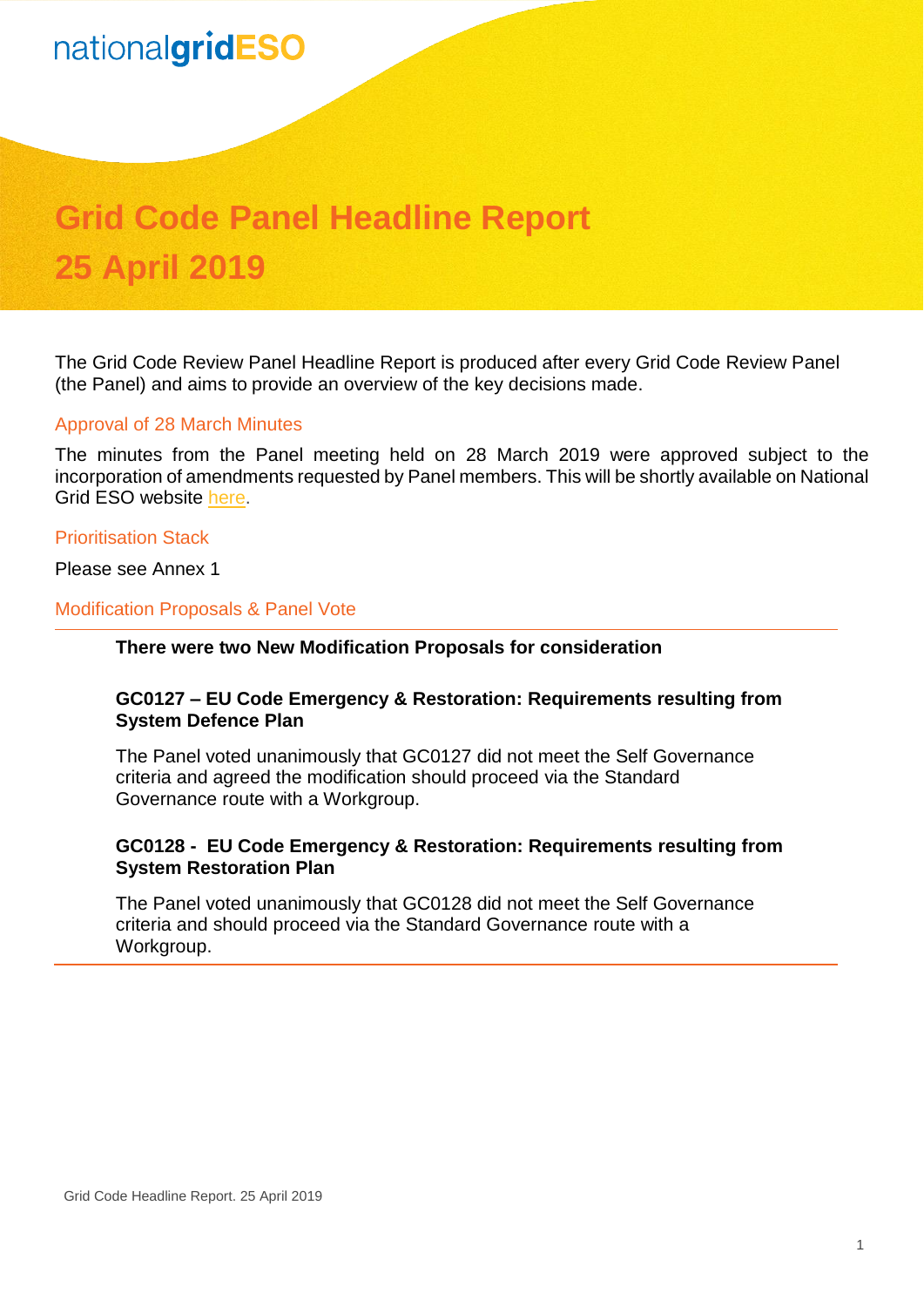# nationalgridESO

# New/Pending Authority Decision

**GC0118 – Modification to the Grid Code to accommodate the recent Distribution Code modification to Engineering Recommendation P28 –Voltage fluctuations and the connection of disturbing equipment to transmission systems and distribution networks in the UK**

GC0118 is pending an Authority decision

## **GC0114 - System Operation Guideline: Prequalification Processes**

GC0114 is pending an Authority decision

Workgroup Reports

# **GC0096 – Energy Storage**

The Panel agreed the Workgroup had met the Terms of Reference and GC0096 should proceed to the Code Administrator Consultation

Questions or feedback?

**Code Admin Representative:** Matthew Bent, Code Administrator **Panel Secretary:** Emma Hart, Code Administrator **Email:** [box.gridcode@nationalgrideso.com](mailto:box.gridcode@nationalgrideso.com)